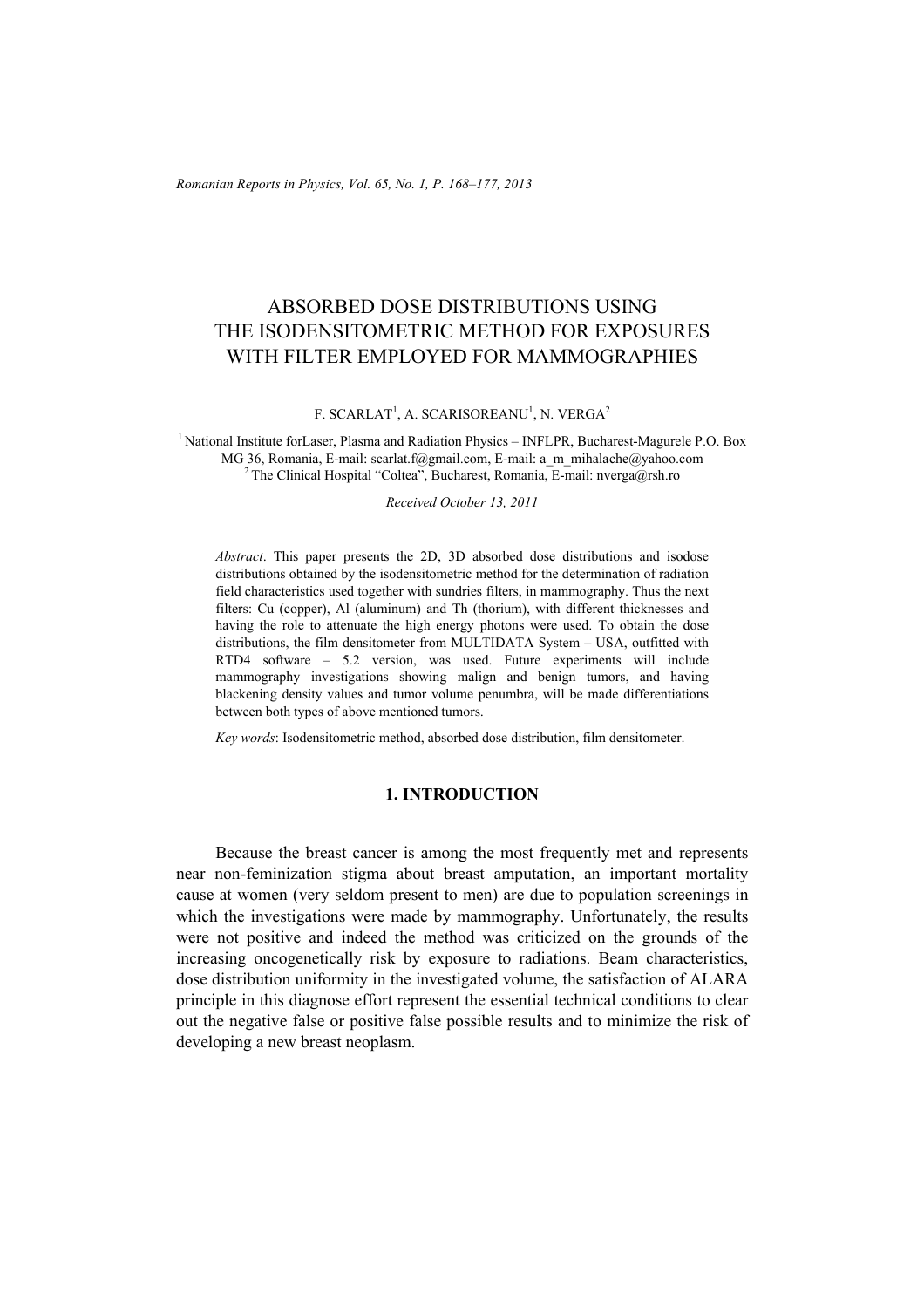Radiographic film was one of the first used in natural radioactivity detection (1896, Becquerel discover the natural radioactivity [1]), due to the traceable effect produced on photographic film. Typical radiographic film consists of a radiation sensitive emulsion coated on a transparent polyester base. The emulsion consists of silver halide crystals typically 95% silver bromide and 5% silver iodide suspended in gelatin, in case of Kodak XTL and XV films. The specific emulsion composition and manufacturing process vary with the manufacturer and is often a closely guarded industrial secret. When the emulsion is exposed to ionizing radiation, ionization takes place in the silver halide crystals that result in the formation of a latent image. The relative composition of iodine, bromine and some traces of chlorine yield the unique characteristics of the film sensitivity [2].

The photographic measurement method employed in radiation dosimetry shows the following advantages: permanent measurements record, simultaneous record of different radiations types, good spatial distribution and usage of small sized and weight dosimeters. One of the advantages to use films, for 2D and 3D dose distributions, is the fast determination of them. The film can be placed in different radiation fields and it permits the simultaneous data acquisition from a large area. Another advantage is that only short time irradiations and small doses are required. The radiographic films are an excellent practical tool in medical domain for the relative measurement of dose distribution. It is particularly convenient for determining the central-axis depth-dose and isodose distributions of irregular fields [3].

This paper presents the absorbed dose distributions obtained with the isodensitimetric method, for the determination of external irradiation field parameter used in mammography. The exposed and investigated films are similar to the film used in mammography. The irradiation doses used were 12.27 mSv and 8.04 mSv given by the X-ray generator, from Bucharest Coltea Hospital. The dose values were established from the switchboard, by the medical physicist. The dose distributions were obtained using a MULTIDATA System film densitometer, 9721 model. It can be used to obtain the calibration curve specific to a particular film [4]. In this manner 2D, 3D dose and isodose distributions were obtained corresponding to the investigated films, using different material and thickness.

### **2. MATERIALS AND METHODS**

The films used in the experimental part of the work were Kodak films employed in mammography. The optical densities (OD) of the film were measured using the film densitometer delivered by MULTIDATA Systems – USA.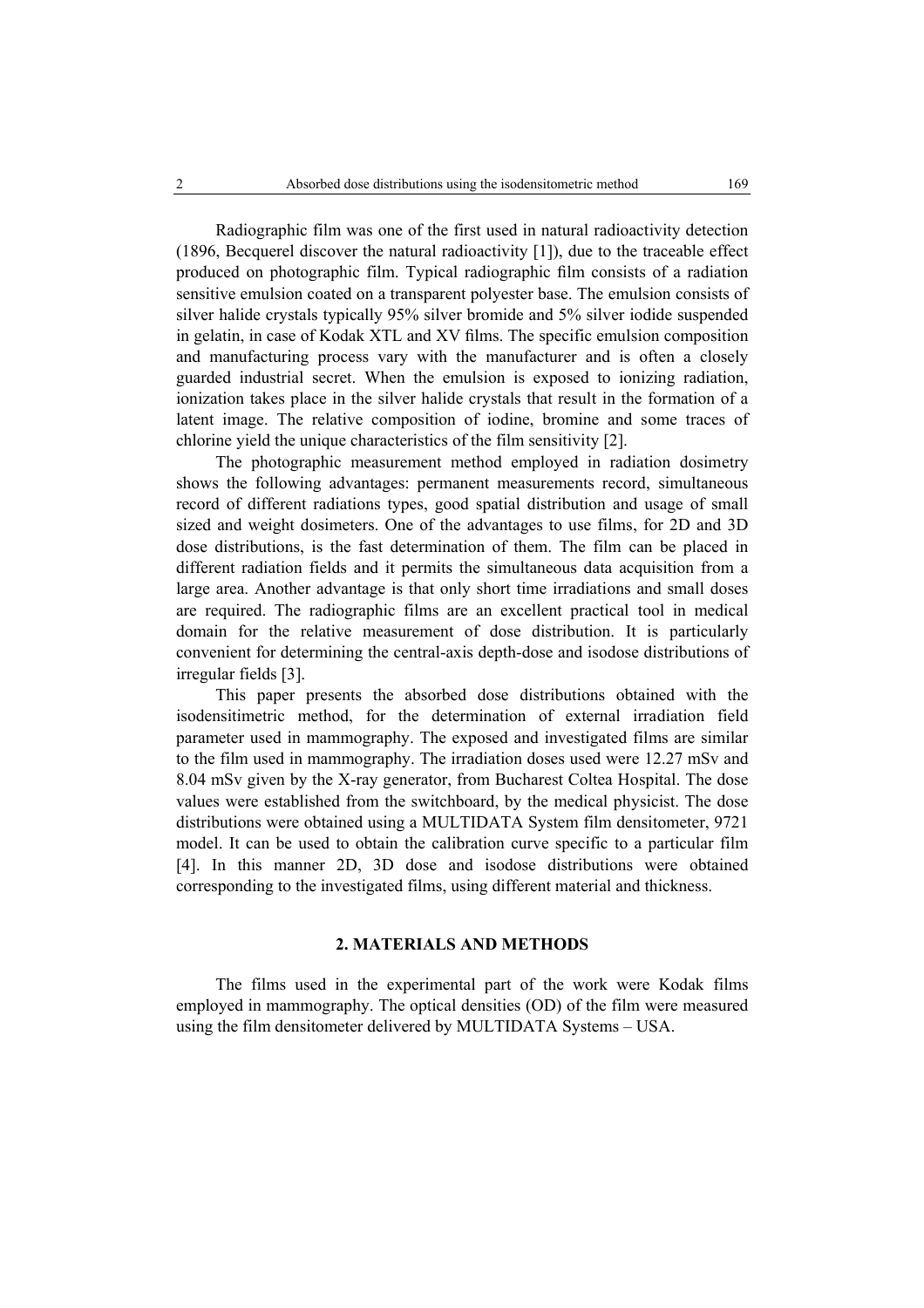Film densitometer is used for all standard x-ray films (up to: 45 cm x 50 cm). The film can be of any desired shape, since it is supported on a stationary film table unobstructed by the scanning head.

Film densitometer shown in Fig. 1, is connected by an electrometer to a notebook, where the 2D, 3D dose distributions and isodose distributions corresponding to investigated films can be visualized. The dose distributions are equivalent with blackening distributions registered on films.



Fig. 1 – The film densitometer – 9721 model (from MULTIDATA System).

Film densitometer used for obtaining experimental data is an accurate dosimetry system peripheral device for the measurement of the relative density / dose information that has been captured by standard size X-ray film exposed above to ionizing radiation. As a light source, the system uses special highly efficient light emitting diodes and color compensated solid state detectors, making the device insensitive to ambient light. The light source/detector assembly is driven in finite incremental steps with a 1/16 millimeter resolution over the entire scanning area to ensure precise positioning with a high degree of repeatability and a measurement uncertainty equal with  $3.1 \%$  – calculated for a calibration curve [5], of a medical film, obtained with the film densitometer from MULTIDATA.



Fig. 2 – Experimentally used films: a) the irradiated film with Al filter; b) the irradiated film with Cu filter; c) the irradiated film with Th filter.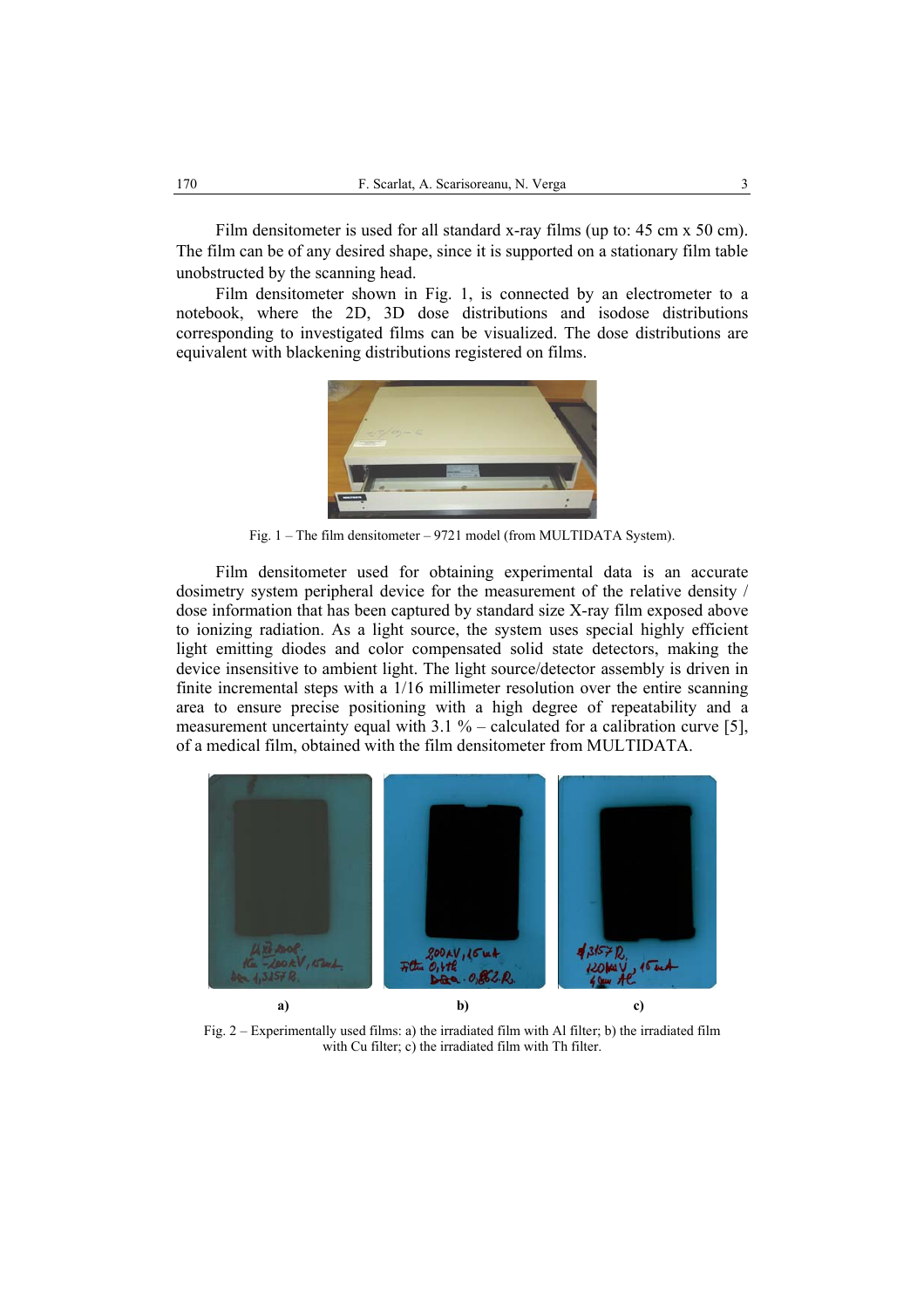Experimental data presented in this work were obtained using medical films employed in mammography, having a good contrast needed for a good visualization of the optical densities obtained.

In experiments the used film dimensions were (18 cm  $\times$  24 cm). The films presented in Fig. 2 were introduced in a lead box and in the box slot (10 cm  $\times$  15 cm) Al, Cu and Th filters were placed. Irradiations were made with a perpendicular beam on the filter surface. In this paper was evaluated the homogenity of the mass density of the filters. In practice, the filters structure must be homogeneous, to assure the uniform exposure of the patient breast. The role of the different filter used in mammography is to suppress the photons at greater energies, for example a molybdenum filter by 0.3 mm is used to suppress the photons with energies greater than 20 keV and a large number of low-energy photons are used in recording the images [6].

| Film                                | a)             | b)             | $\mathbf{C}$   |
|-------------------------------------|----------------|----------------|----------------|
| Filter type                         | Al             | Cu             | Th             |
| Filter thickness (mm)               | 0.4            |                |                |
| $X$ ray dose (mSv)                  | 12.27          | 12.27          | 8.04           |
| Voltage (kV)                        | 120            | 200            | 200            |
| Current $(mA)$                      | 15             | 15             | 15             |
| Exposed surface of the film $(cm2)$ | $10 \times 15$ | $10 \times 15$ | $10 \times 15$ |

*Table 1*  The irradiation condition proper to investigated films

Table 1 shows the irradiation conditions proper for the medical films used in experiments.

## **3. ISODENSITOMETRIC METHOD USED FOR THE DOSE DISTRIBUTION DETERMINATION**

A film detector is defined by its "dose-response curve" - the Optical Density (OD) of an exposed film versus absorbed dose [7]. The film densitometer characteristic curve is given by the relation between the measured values of the absorbed dose and optical density from the film.

The Optical Density is defined as (1) [8]:

$$
OD = log10(I0/I) or OD = log10T,
$$
\n(1)

where  $I$  and  $I_0$  are the light intensities in the densitometer with and without the film and *T* is the transmittance.

The transmittance is related by (2) [8]: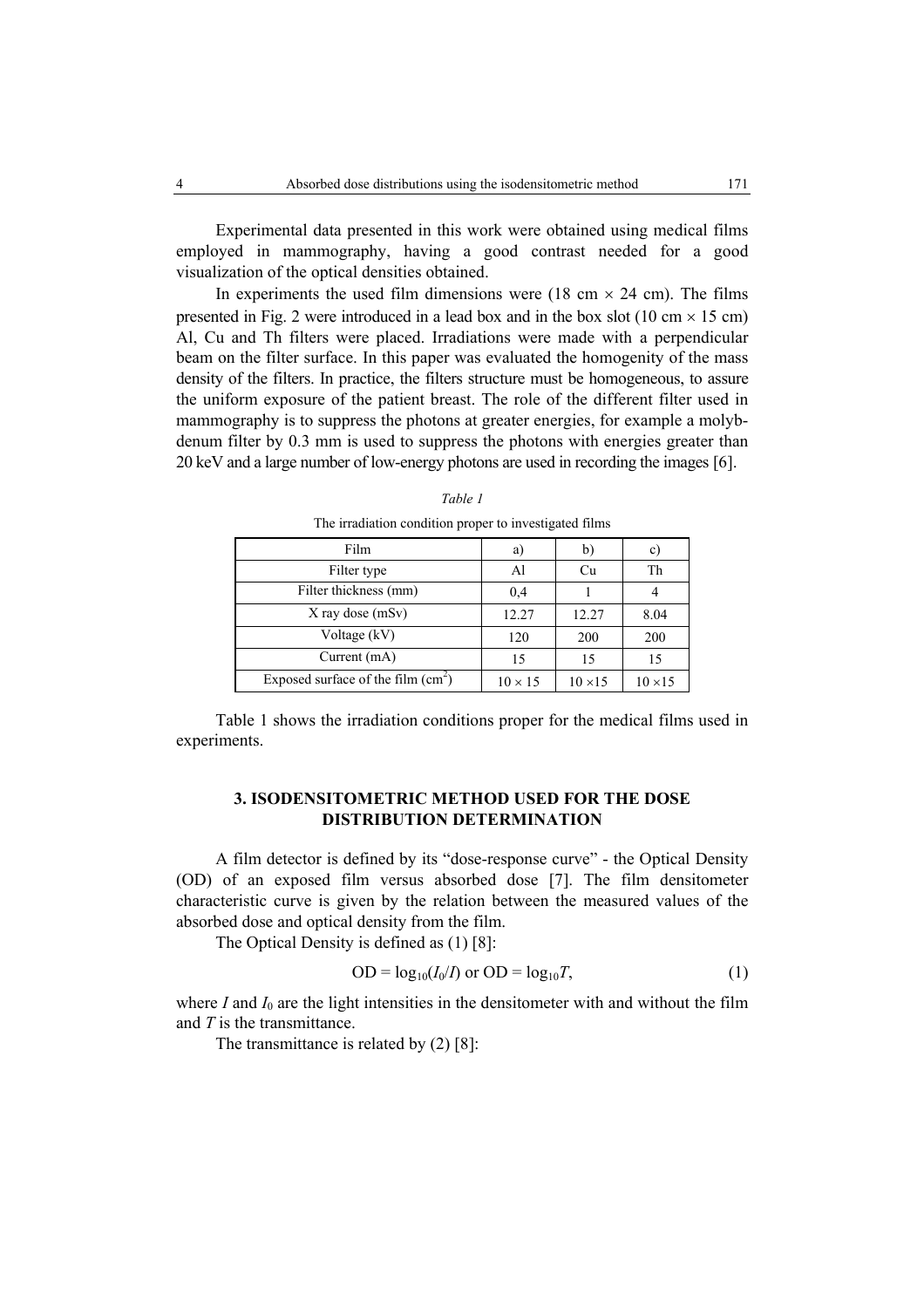$$
T = e^{an}, \tag{2}
$$

where *a* is the average area / grain, *n* is the number of developed grains/cm<sup>2</sup>. Next one can write the relation (3) [8].

$$
OD = log(T) = an log10e = 0.4343 \text{ an.}
$$
 (3)

Knowing that:  $n / N = a\Phi$ , where *N* is the grains number / cm<sup>2</sup> and  $\Phi$  is the electron fluence, the second equation becomes (4) [8].

$$
OD = 0.4343 a2 N \Phi.
$$
 (4)

For a irradiated film, the corresponding percent of the optical density having the bigger blackening, corresponds to the maximum dose used for irradiation, and the point where the value of the optical density is equal with half of the maximum optical density percent, the absorbed dose on film have the value equal with half of the maximum dose used.

The use of film dosimetry to measure dose distribution should be restricted to situations where the influence of the possible energy spectrum changes is not significant [9].

#### **4. RESULTS AND DISCUSSIONS**

Fig. 3 shows the 2D dose distributions for films placed to conduct measurements in a), b) and c) conditions presented in Table 1.

The lines near 0 percent from a), b) and c) distributions in Fig. 3, are given by the areas where the scanner was scanning the transparent table of the film densitometer, on which the films were placed. Next, the lines near 50 percent are given by the non-irradiated film areas.

In the left side of the dose distributions, the existent variations are given by the film areas where the radiologist wrote, by a black marker, some irradiation conditions. The film area with the biggest densities correspond to a maximum percentage (100 %) and it is given by the radiations arrived to the film after their passing through the used filters.

Next, using RTD 4 software delivered with the film densitometer, the isodose distributions for the investigated films are presented.

Fig. 4 presents the isodose distributions, where the maximum optical densities percentage from the figures, correspond to the areas in which the films were irradiated between the lead box slot with the filters placed in a), b) and c) conditions from Table 1.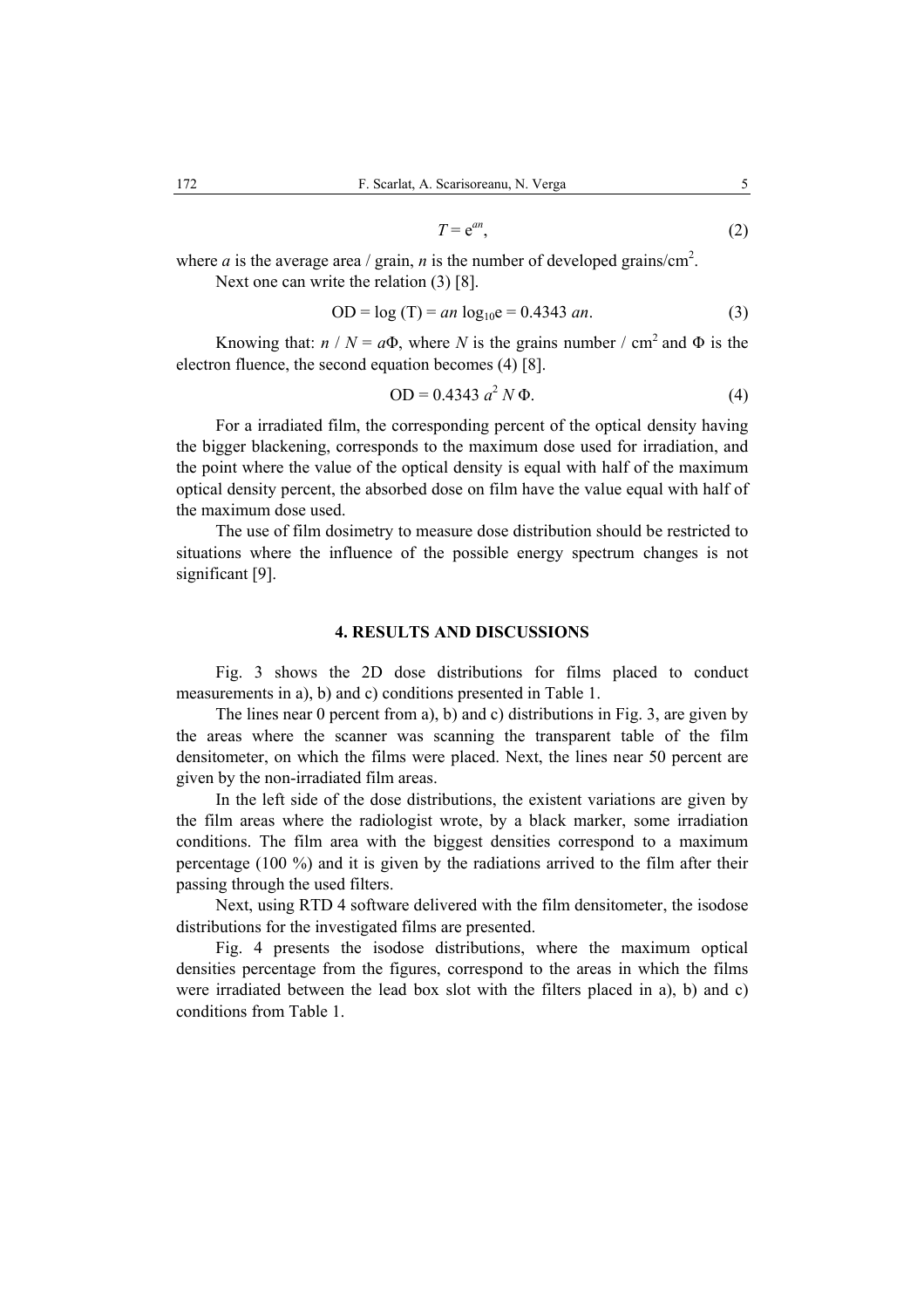

a)





c) Fig. 3 – 2D dose distributions for irradiated films: a), b) and c).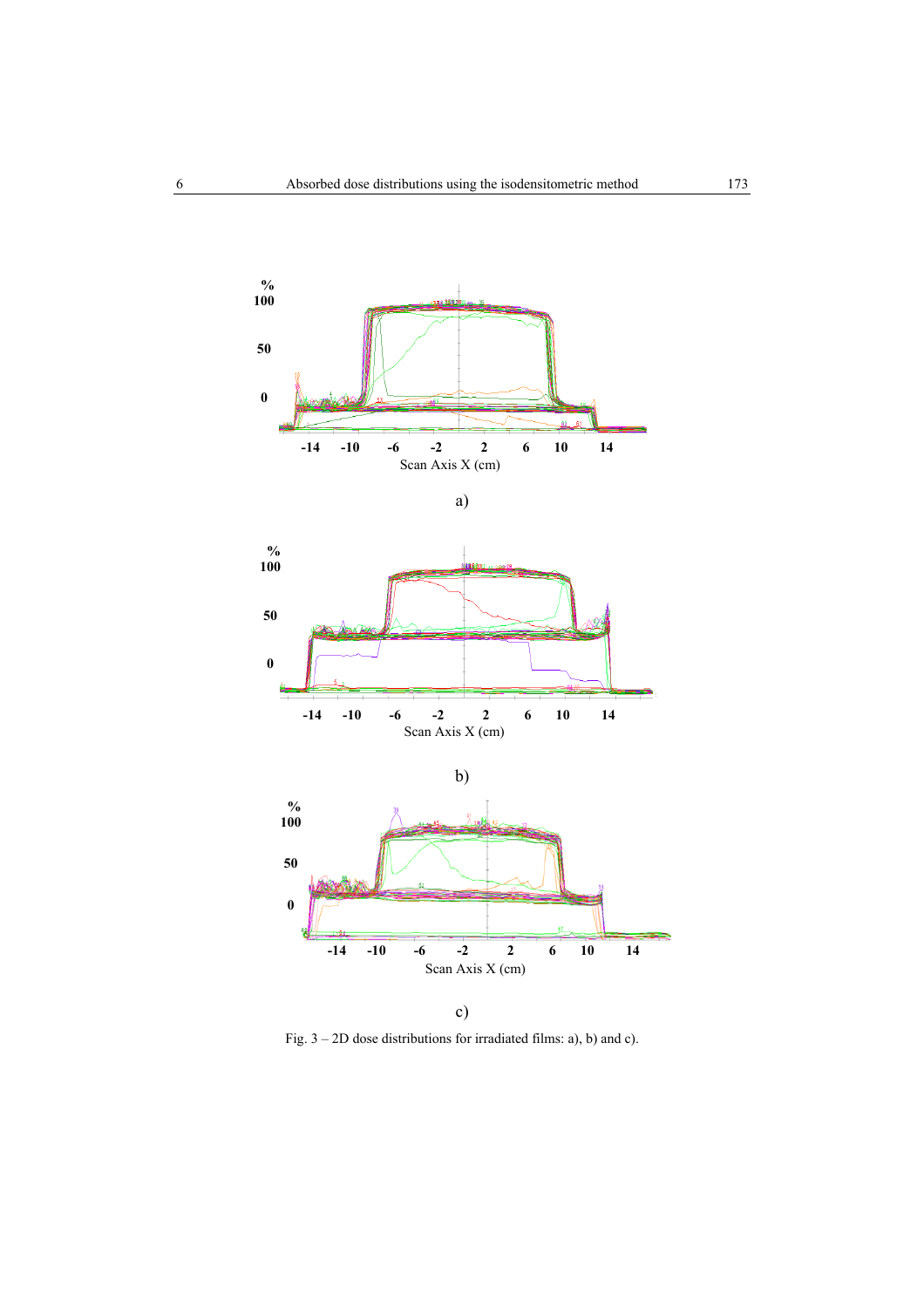

Fig. 4 – Isodose distributions for irradiated films: a), b) and c).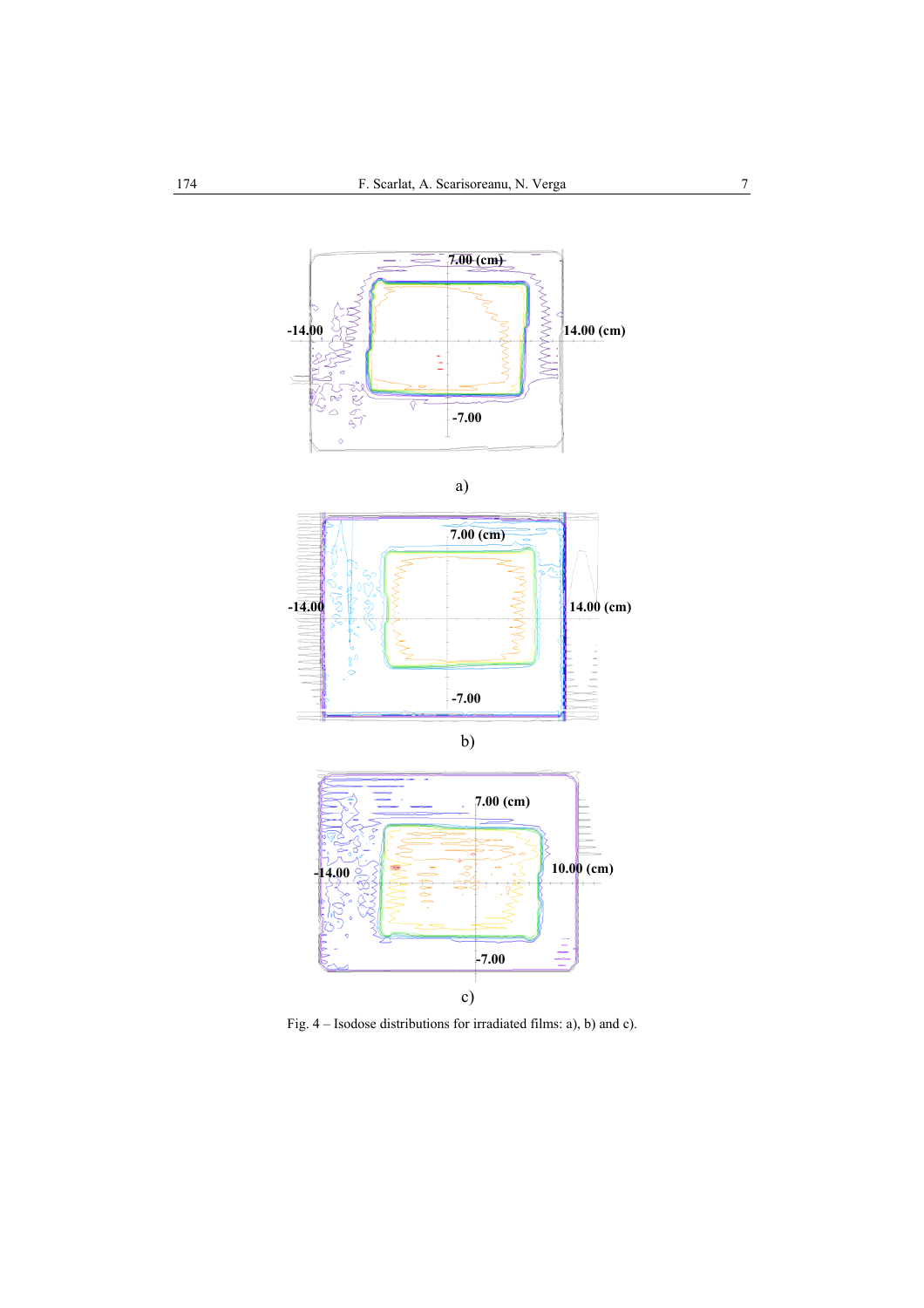The central areas from the a), b) and c) images of the Fig. 4, corresponds to the biggest blackening on the film and the next lines (beginning from the center of the figure to the exterior) are given by the next blackening areas on the films, with much lower blackening distributions.

Analyzing the 2 D dose distributions one can see that the mass density of the Th filter is not homogeneous, that's mean it have not the same mass density on the entire surface. Fig. 5 shows the 3D dose distributions that are equivalent to the blackening distributions from the investigated films a), b) and c) from Fig. 2, made with RTD4 software.



Fig. 5 – 3D dose distributions for irradiated films in conditions a), b) and c).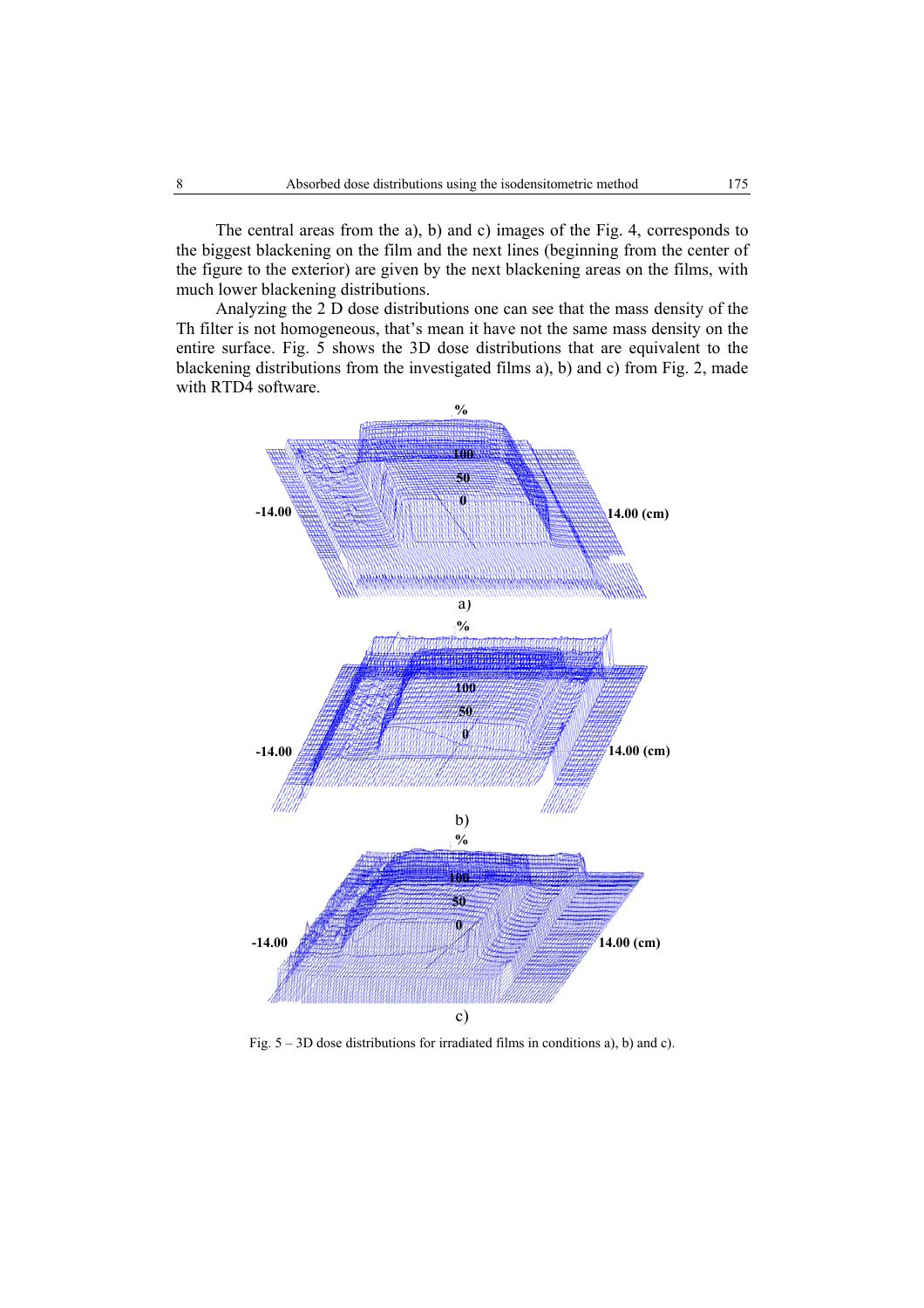Images from Fig. 5, present the 3D dose distributions, recorded using the same film densitometer and RTD4 software like in Figs. 3 and 4. The areas with the blackening densities of 0 percents, correspond to the glass table of the film densitometer (were the film was placed), scanned by the light source / detector assembly. The next "step" percent presented corresponding to the film areas irradiated, developed but shielded by the lead box and the higher percent areas correspond to the film areas ( $10 \times 15$  cm<sup>2</sup>) irradiated through the filters and developed.

Comparing Figs. 3, 4 and 5, we can conclude that isodose distributions from Fig. 4 show which filters can be used in mammography, having good mass densities, namely, Al and Cu filters.

The third filter (Th) can't be used in mammography because of its nonuniform mass density, as seen more explicit in Fig. 4, c). The non-uniform mass density of the Th filter can be done by the manufacturing defect of the foil material.

#### **5. CONCLUSIONS**

This paper presents the isodensitometric method using the film densitometer from MULTIDATA System-USA, outfitted with RTD 4 software.

2D dose distributions, 3D dose distributions and isodose distributions were made on irradiated medical films, using Al, Cu and Th filters, from the Clinical Hospital "Coltea" from Bucharest, using RTD 4 software  $-5.2$  version.

The major conclusion reffers to filter used in mammographies and consists in the fact that the filters must have homogen mass densities, to assure the uniform exposure of the patient breast.

In our study was evidenced that the Th filter can't be used in mammographies due to it non-homogen mass densities, demonstrated by film densitometer scanning.

The use of this method need future investigations in order to diferentiate the malign and benign tumors by comparing: the blackening density values recorded on medical films and the tumoral volume penumbras, that will eliminate the necesity of biopsies, a method having sometimes bad results to the patient.

#### REFERENCES

- 1. \*\*\* Physics, 1901-1921, Elsevier Publishing Company, Amsterdam, 1967.
- 2. S. Pai, J. I. Das, J. F. Dempsey, K. L. Lam, T. J. LoSasso, J. A. Olch, J. R. Palta, L. E. Reinstein, D. Ritt, E. E. Wilcox, *TG-69: Radiographic Film for Megavoltage Beam Dosimetry*, Med. Phys., **34**, *6* (2007).
- 3. B. J. Gerbi, *Recommendations for clinical electron beam dosimetry: Suplement to the recommendations of Task Group* 25, Med. Phys., **36**, *7* (2009).